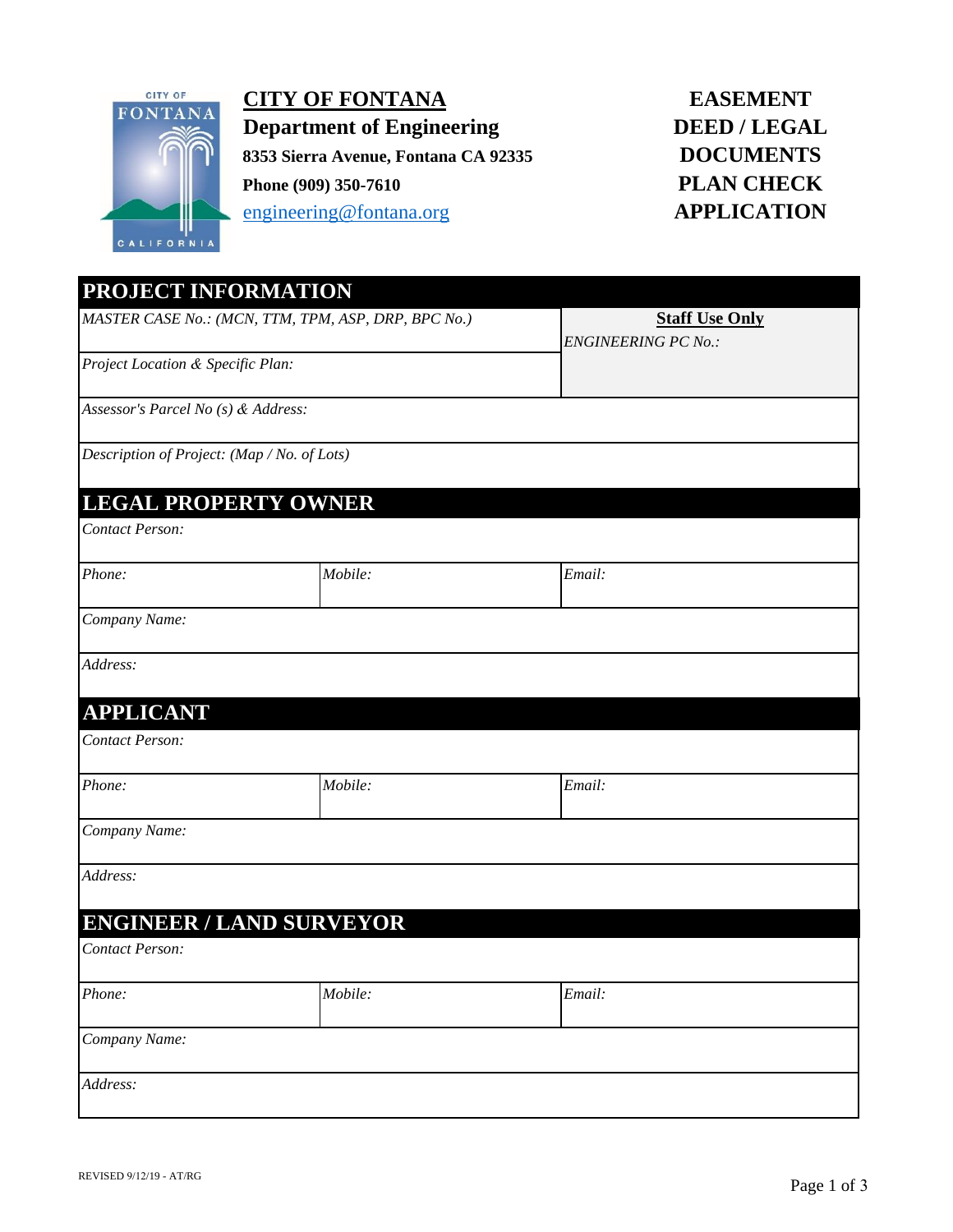| <b>LANDSCAPE ARCHITECT</b> |  |
|----------------------------|--|
|                            |  |

*Contact Person:*

| Phone: | <i>Mobile:</i> | $\mathbf{r}$<br>Email: |
|--------|----------------|------------------------|

*Company Name:*

*Address:*

## **OWNER / APPLICANT CERTIFICATION**

*I certify that I am presently the legal owner of the above-described property or can act as an agent on their behalf. Further, I acknowledge the filing of this application and certify that all above information is true and correct.*

*Signature: Date:*

*Print Name and Title:*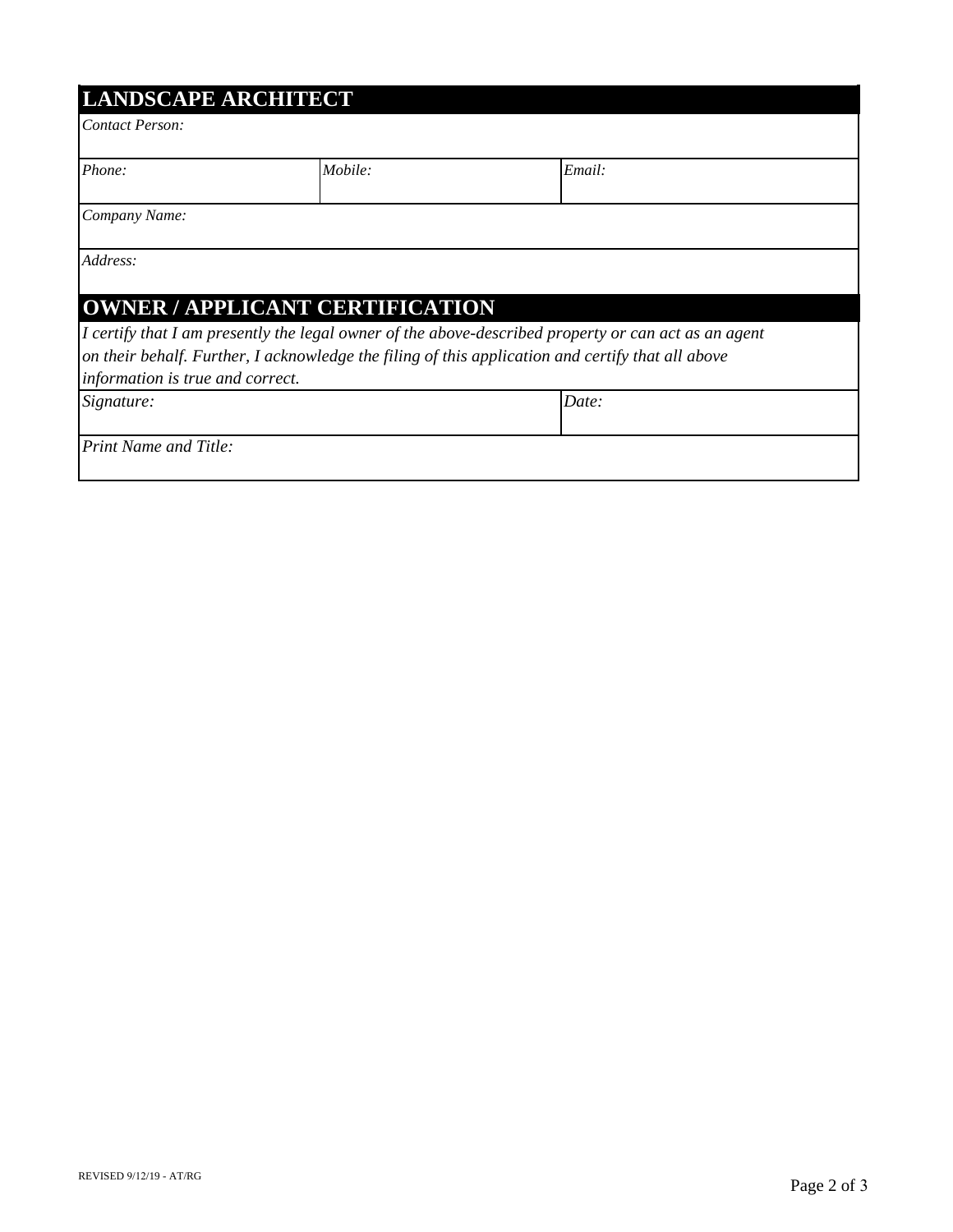# **CITY OF FONTANA DEPARTMENT of ENGINEERING**

### *THIS FORM MUST BE SUBMITTED WITH FIRST PLAN CHECK (INCOMPLETE APPLICATIONS WILL BE REJECTED)*

| Provided:               | Quantity: |                                                                                                               |
|-------------------------|-----------|---------------------------------------------------------------------------------------------------------------|
|                         | 1 Set     | Easement Deed / Legal Document                                                                                |
| 2.                      | 1 Set     | Latest Preliminary Title Report (within 6 months)                                                             |
| 3.                      | 1 Set     | Latest Assessor's full size map                                                                               |
| $\overline{4}$          | 1 Set     | All record references used in the establishment of the Easement Deed / Legal Document                         |
| $\overline{\mathbf{5}}$ | 1 Set     | Calculations showing the closure and area of the distinctive border for irregular parcels                     |
|                         | Note:     | License Land Surveyor or License Civil Engineer under RCE#33,965 is to fill out<br>the Easement Deed document |

# **PLAN CHECK CALCULATION FORM**

#### **EASEMENT DEED PLAN CHECK FEES**

| <b>CERTIFICATE OF CORRECTIONS</b> |  |
|-----------------------------------|--|
|                                   |  |
|                                   |  |
| <b>VACATIONS</b>                  |  |
|                                   |  |
|                                   |  |

| <b>Initials:</b> | 4th and subsequent plan check reviews will require additional plan check fees and |
|------------------|-----------------------------------------------------------------------------------|
|                  | will be based on Time & Material.                                                 |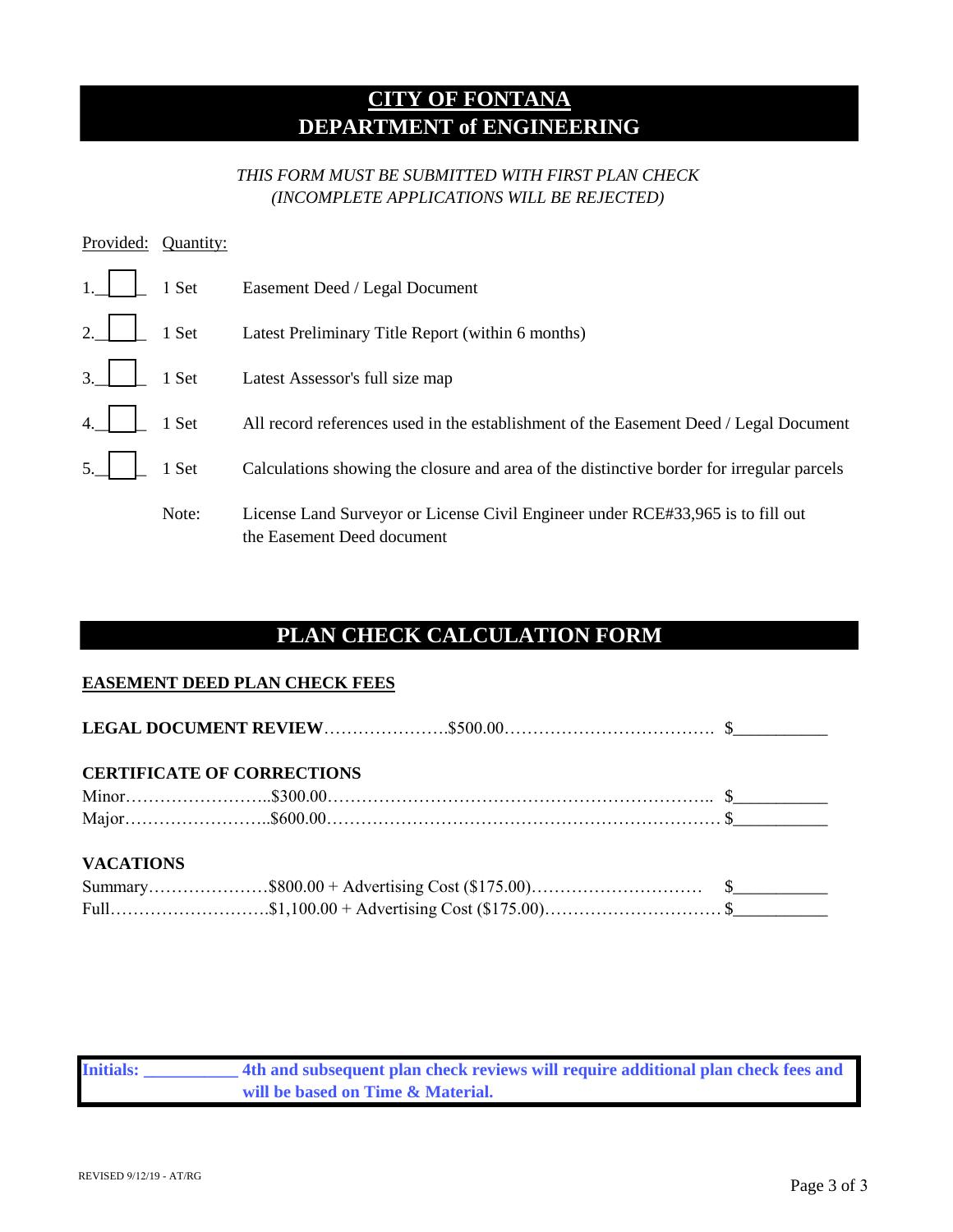#### **RECORDING REQUESTED BY: CITY OF FONTANA**

#### **Once Recorded, Return To:**

City of Fontana Department of Engineering 8353 Sierra Avenue Fontana, California 92335

APN

Address

Section 27383 Documentary Tax Due: \$None NO RECORL ING FEE REQUIRED: This docy lent is exempt from fee **Pursuant To Government Code** 

 $\mathbf{B} \mathbf{y}$ :

**EASE ENL FED** 

FOR A VALUABLE CONSIDERATION, recently  $\mathbf{r}$  which is hereby acknowledged,

 $\frac{1}{2}$  does hereby grant, to the CITY OF FONTANA, a Municipal Corporation ("Grantee"), an EASEMENT for street, highway, and public util purposes over, under, and upon the real property in the City of Fontana, County of San Bernardino, State <sup>c</sup>California described as follows:

Said Easement Deed *i* ... ore specifically described in Exhibit "A" and shown on Exhibit "B" both **attached hereto.**

\_\_\_\_\_\_\_\_\_\_\_\_\_\_\_\_\_\_\_\_\_\_\_\_\_\_\_\_\_\_\_\_\_\_\_\_\_\_\_\_\_\_\_\_\_ \_\_\_\_\_\_\_\_\_\_\_\_\_\_\_\_\_\_

Property Owner

Date

Sheet\_\_\_\_\_\_ of \_\_\_\_\_\_\_ City Index No. \_\_\_\_\_\_\_\_\_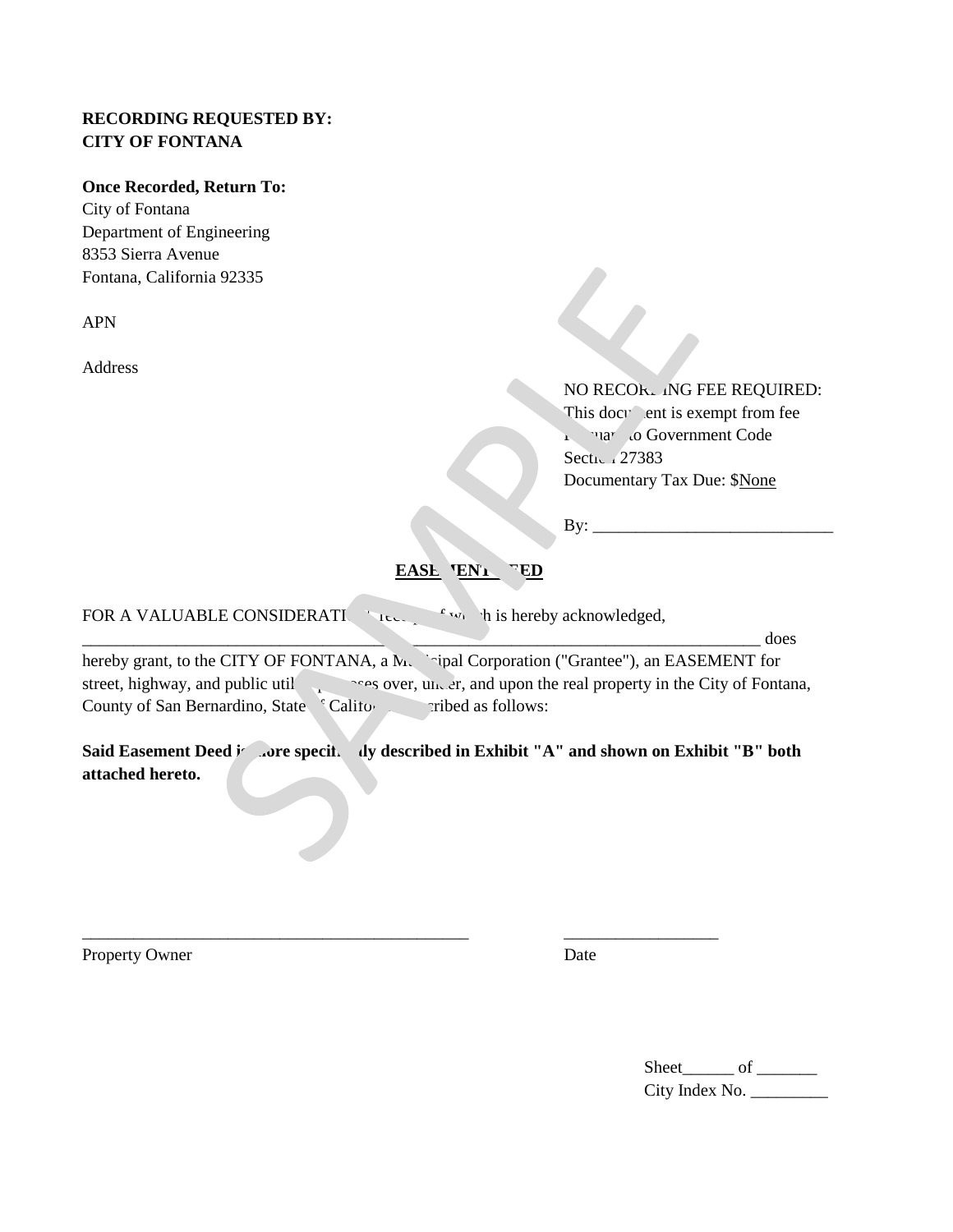| <b>CALIFORNIA ALL-PURPOSE ACKNOWLEDGEMENT</b>                                                                                                                                                      |                                                                                                                                                                                                                                |                |
|----------------------------------------------------------------------------------------------------------------------------------------------------------------------------------------------------|--------------------------------------------------------------------------------------------------------------------------------------------------------------------------------------------------------------------------------|----------------|
| the document.                                                                                                                                                                                      | A notary public or other officer completing this certificate verifies only the identity of the individual who<br>signed the document to which this certificate is attached, and not the truthfulness, accuracy, or validity of |                |
| <b>State of California</b>                                                                                                                                                                         |                                                                                                                                                                                                                                |                |
| County of San Bernardino                                                                                                                                                                           |                                                                                                                                                                                                                                |                |
| On                                                                                                                                                                                                 |                                                                                                                                                                                                                                | Notary Public, |
| <b>DATE</b>                                                                                                                                                                                        | NAME, TITLE OF OFFIC                                                                                                                                                                                                           |                |
| Personally appeared                                                                                                                                                                                |                                                                                                                                                                                                                                |                |
|                                                                                                                                                                                                    | NAME(S) OR SIGNER                                                                                                                                                                                                              |                |
| to the within instrument and acknowledged to me that . he/th<br>authorized capacity (ies), and that by his/her/their signature<br>upon behalf of which the person(s), acted, exect $\sim$ instrum. | who proved to me on the basis of satisfactory evidence $\lambda$ be the erson(s) whose name(s) is/are subscribed<br>executed the same in his/her/their<br>In the instrument the person(s), or the entity                       |                |
| I certify under PENALTY OF PERJURY under the                                                                                                                                                       | <b>WS</b>                                                                                                                                                                                                                      |                |
| of the State of California that the foregoing paragraph<br>true and correct.                                                                                                                       |                                                                                                                                                                                                                                |                |
| Witness my hand and official seal.                                                                                                                                                                 |                                                                                                                                                                                                                                |                |
| SIGNATURE OF NOT AY PUBLIC                                                                                                                                                                         |                                                                                                                                                                                                                                |                |

### **CITY OF FONTANA ACCEPTANCE CERTIFICATE**

This is to certify that the interest in real property conveyed by the deed or grant deed dated \_\_\_\_\_\_\_\_\_\_\_\_\_\_ from \_\_\_\_\_\_\_\_\_\_\_\_\_\_\_\_\_\_\_\_\_\_\_\_\_\_\_\_\_\_\_\_, to the City of Fontana, a Municipal Corporation is hereby accepted by the undersigned officer pursuant to authority conferred by Resolution 91-152 of the City Council adopted on July 16, 1991; and the grantee consents to the recordation thereof by its duly authorized officer.

By:

Ricardo Sandoval, P.E, P.L.S. City Engineer City of Fontana

\_\_\_\_\_\_\_\_\_\_\_\_\_\_\_\_\_\_\_\_\_\_\_\_\_\_\_\_\_\_\_\_\_\_\_\_

Sheet\_\_\_\_\_\_ of \_\_\_\_\_\_ City Index No. \_\_\_\_\_\_\_\_\_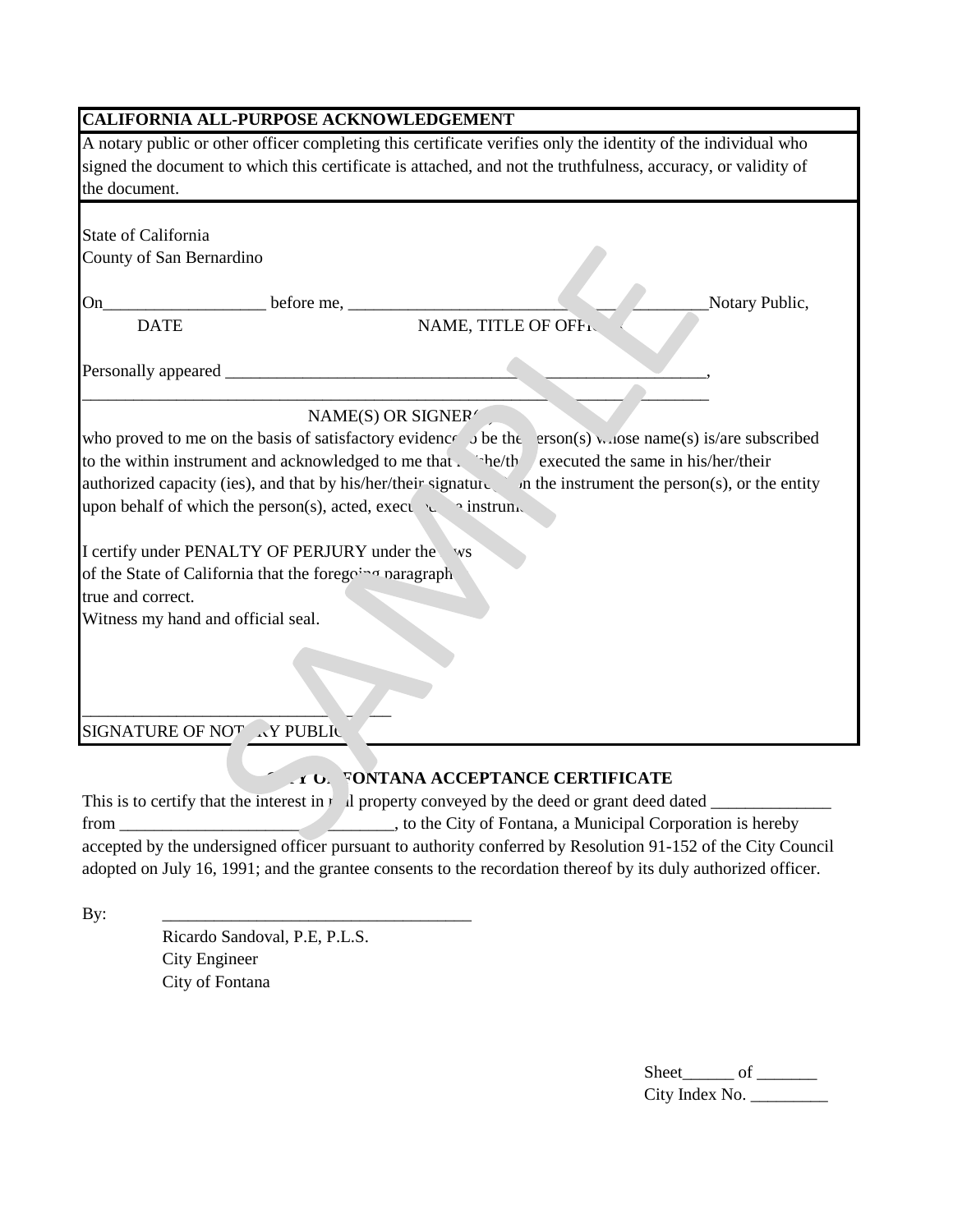### **EXHIBIT "A"**

**Legal Description**

Sheet  $\rule{1em}{0.15mm}$  of  $\rule{1em}{0.15mm}$ City Index No. \_\_\_\_\_\_\_\_\_